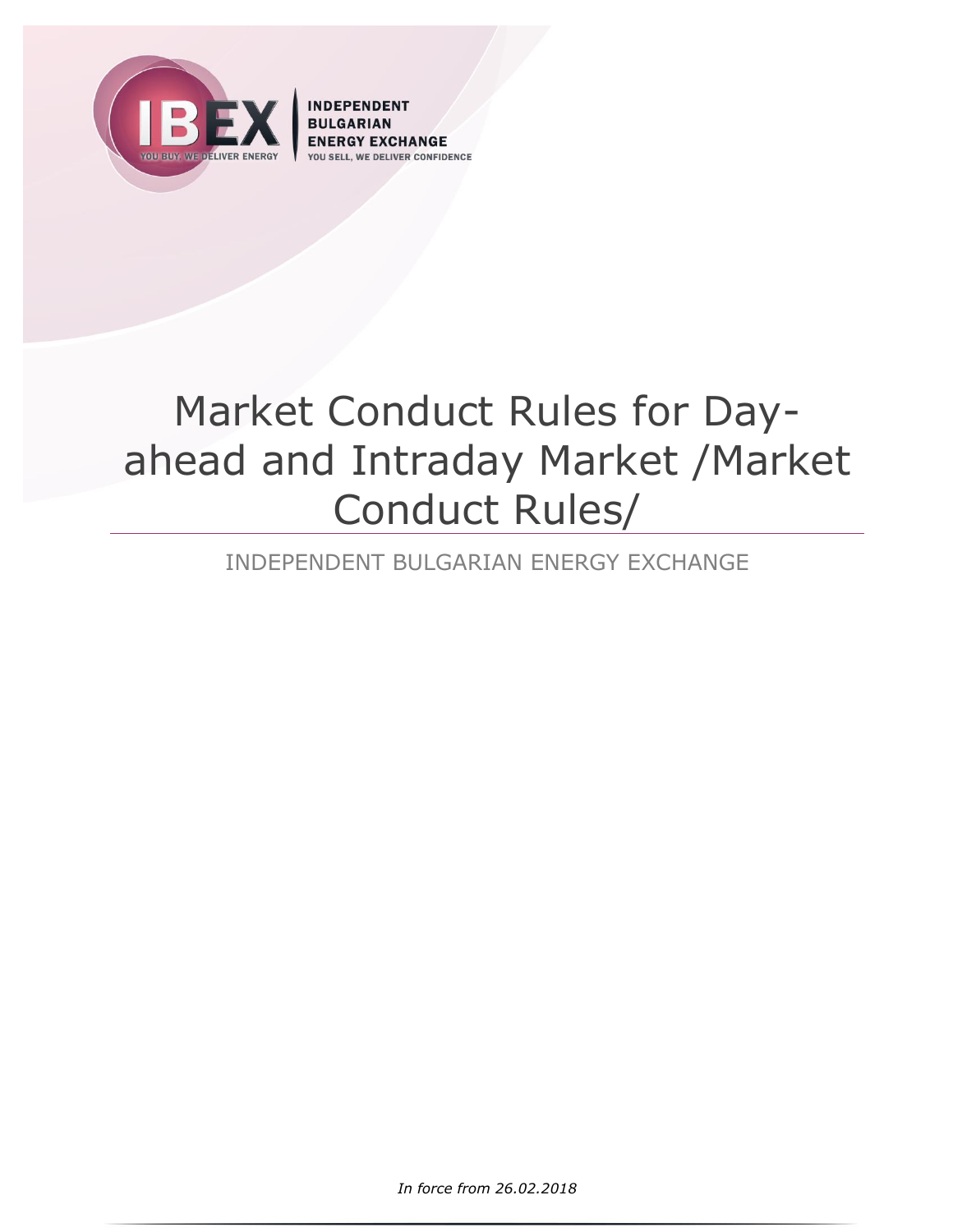# **Contents**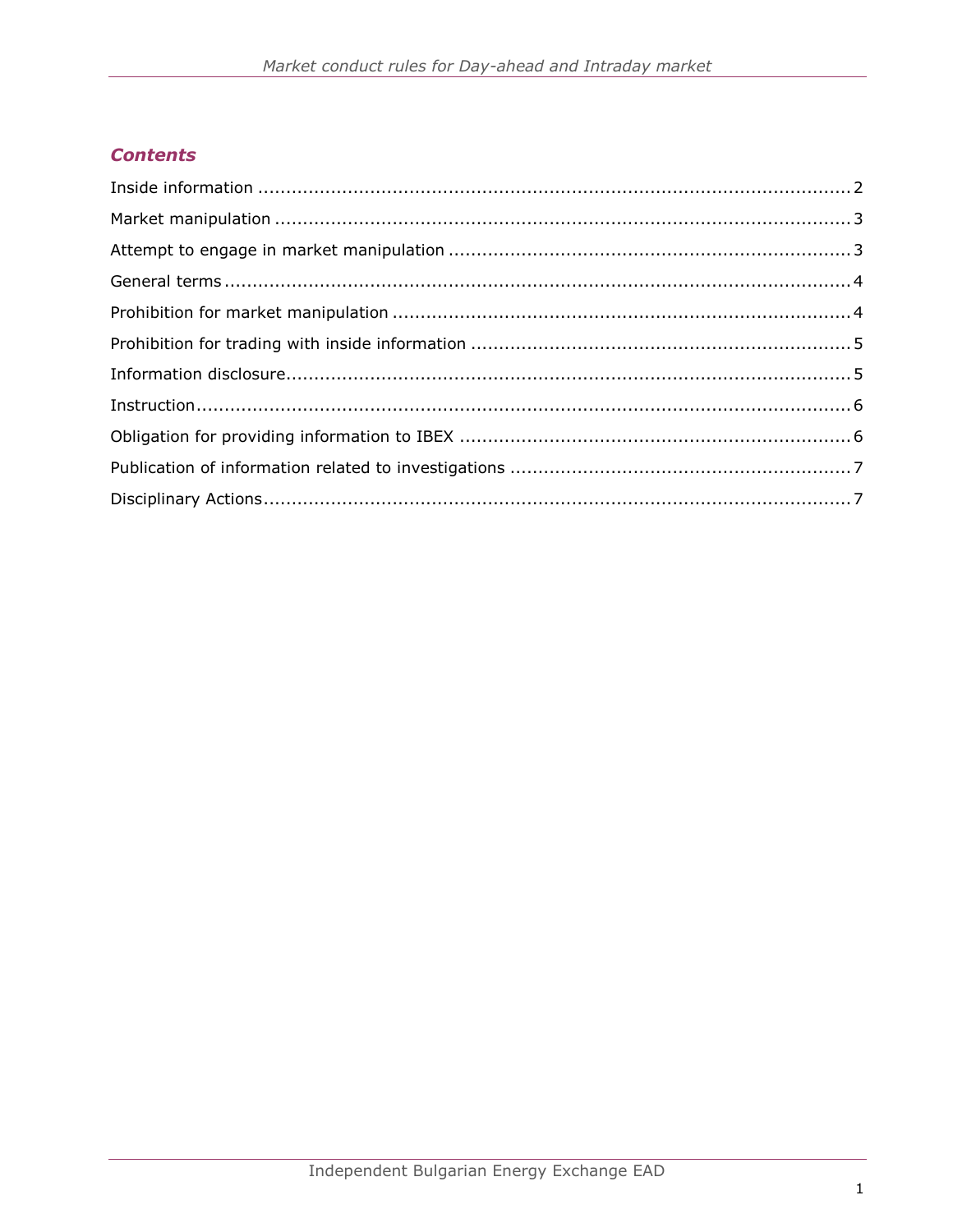# **Main provisions**

- 1. These rules are Appendix 4 of the IBEX Power Exchange Operational Rules and regulate the rights and the obligations of both the Operation and the market participants. The following Market Conduct Rules (MCR) are applicable to IBEX and its members, regarding the behaviour that should be observed in the participation, with respect to the administration and operation of the power exchange, the DAM and IDM segments. The MCR aim to strengthen the confidence in the electricity market, administered by IBEX.
- 2. The control over the compliance with these rules shall be performed by the Regulations and Market Surveillance (MS) department at IBEX.
- 3. MS shall have the power to represent IBEX at the regulatory authorities (Energy Water Regulation Commission) and registered market participants with respect to all issues governed by these rules.

#### **Terms and definitions**

4. For the purposes of the MCR, the definitions contained in these rules and those in European Regulation No 1227/2011 on wholesale energy market integrity and transparency ("REMIT") shall apply.

#### <span id="page-2-0"></span>*Inside information*

- 5. The term "Inside Information" means information of a precise nature, which has not been made public and which relates, directly or indirectly, to one or more Products traded and /or TP and which, if it were made public, would be likely to significantly affect the prices of those Products.
- 6. For the purposes of p. 5 of these Market Conduct Rules and with respect to the term Inside Information, the following definition should be used:
	- *6.1. "Information" means:*
		- *a) Information, which is required to be made public in accordance with these Market Conduct Rules, contracts or customs for the Physical Markets, in so far as this information is likely to have a significant effect on the prices of Products;*
		- *b) Information, which is required to be made public in accordance with Applicable*  Law, including rules and/or guidelines issued by any relevant Regulatory *Bodies, in so far as this information is likely to have a significant effect on the prices of Products; and*
		- *c) Other information that TP would be likely to use as part of the basis of its decision to enter into a transaction relating to, or to issue an order to trade in, a wholesale energy product*
	- *6.2. The term "precise nature" means information that indicates a set of circumstances, which exists or may reasonably be expected to come into existence, or an event, which has occurred or may reasonably be expected to do so, and it is specific*  enough to enable a conclusion to be drawn as to the possible effect of that set of *circumstances or event on the prices of Products.*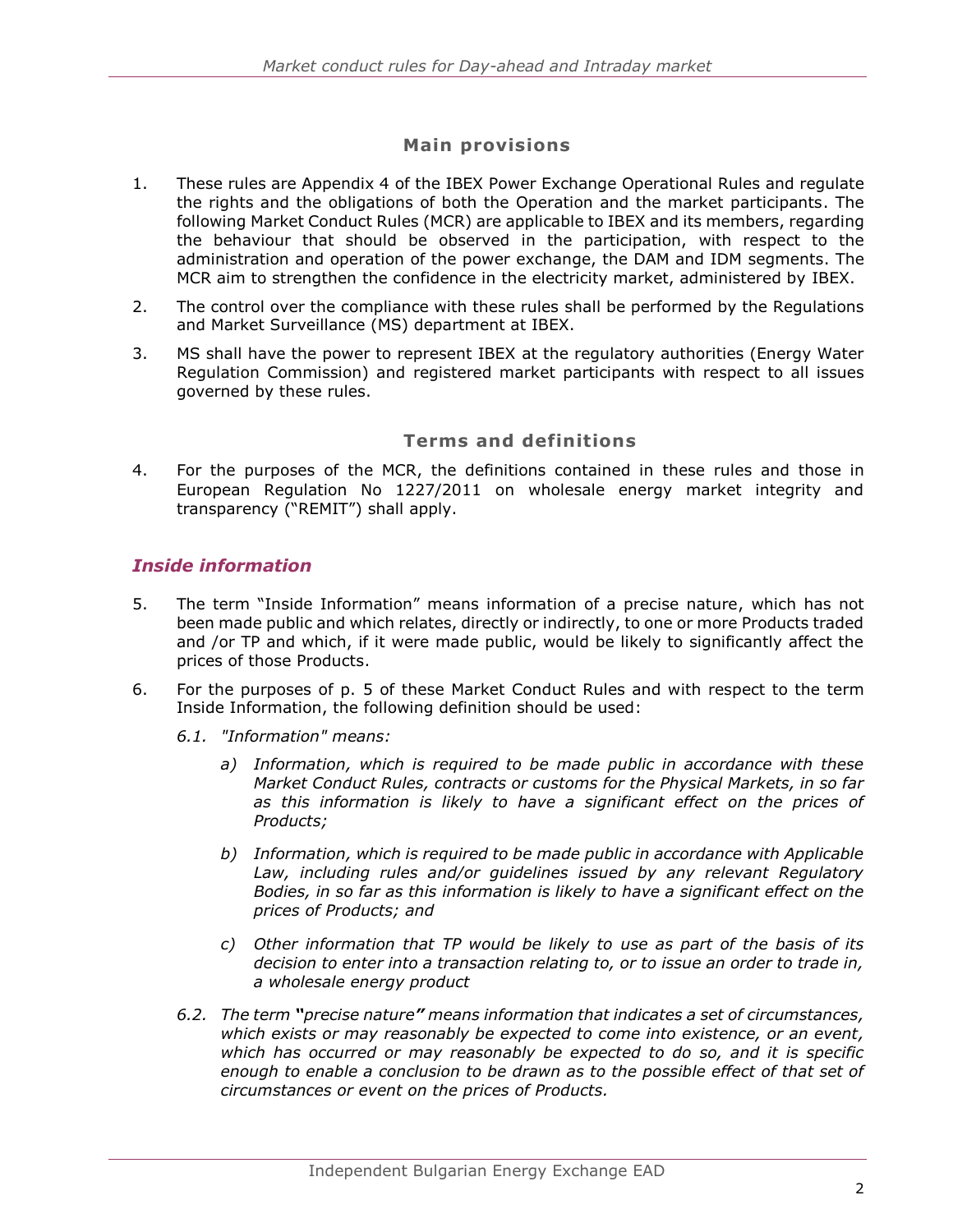7. Information regarding the TP's own plans and strategies for trading shall not be considered as Inside Information.

#### <span id="page-3-0"></span>*Market manipulation*

- 8. The term "Market Manipulation" means:
	- *8.1. Entering into any Transaction or issuing any Order in Products, which:*
		- *a) Gives, or is likely to give, false or misleading signals as to the supply of, demand for, or price of Products; or*
		- *b) Secures or attempts to secure, by a person, or persons acting in collaboration, the price of one or several Products at an artificial level, unless the person who entered into the Transaction or issued the Order establishes that his reasons for doing so are legitimate and that that Transaction or Order conforms to accepted market practices on the respective wholesale electricity markets; or*
		- *c) Employs or attempts to employ a fictitious device or any other form of deception or contrivance, which gives, or is likely to give, false or misleading signals regarding the supply of, demand for, or price of Products*
	- *8.2. Disseminating information through the media, including the internet, or by any other means, which gives, or is likely to give, false or misleading signals as to the supply of, demand for, or price of Products, including the dissemination of rumors and false or misleading news, where the disseminating person knew, or ought to have known, that the information was false or misleading.*

#### <span id="page-3-1"></span>*Attempt to engage in market manipulation*

- 9. The term "attempt to engage in market manipulation" means:
	- *9.1. Entering into any Transaction, issuing any Order or taking any other action relating to a Product with the intention of:*
		- *a) Giving false or misleading signals as to the supply of, demand for, or price of Products;*
		- *b) Securing the price of one or several Products at an artificial level, unless the person who entered into the Transaction or issued the Order establishes that his reasons for doing so are legitimate and that that Transaction or Order submitted by TP conforms to accepted market practices on the respective market for wholesale trading of electricity; or*
		- *c) Employing a fictitious device or any other form of deception or contrivance which gives, or is likely to give, false or misleading signals regarding the supply of, demand for, or price of Products.*
	- *9.2. Disseminating information through the media, including the internet, or by any other means with the intention of giving false or misleading signals as to the supply of, demand for, or price of Products*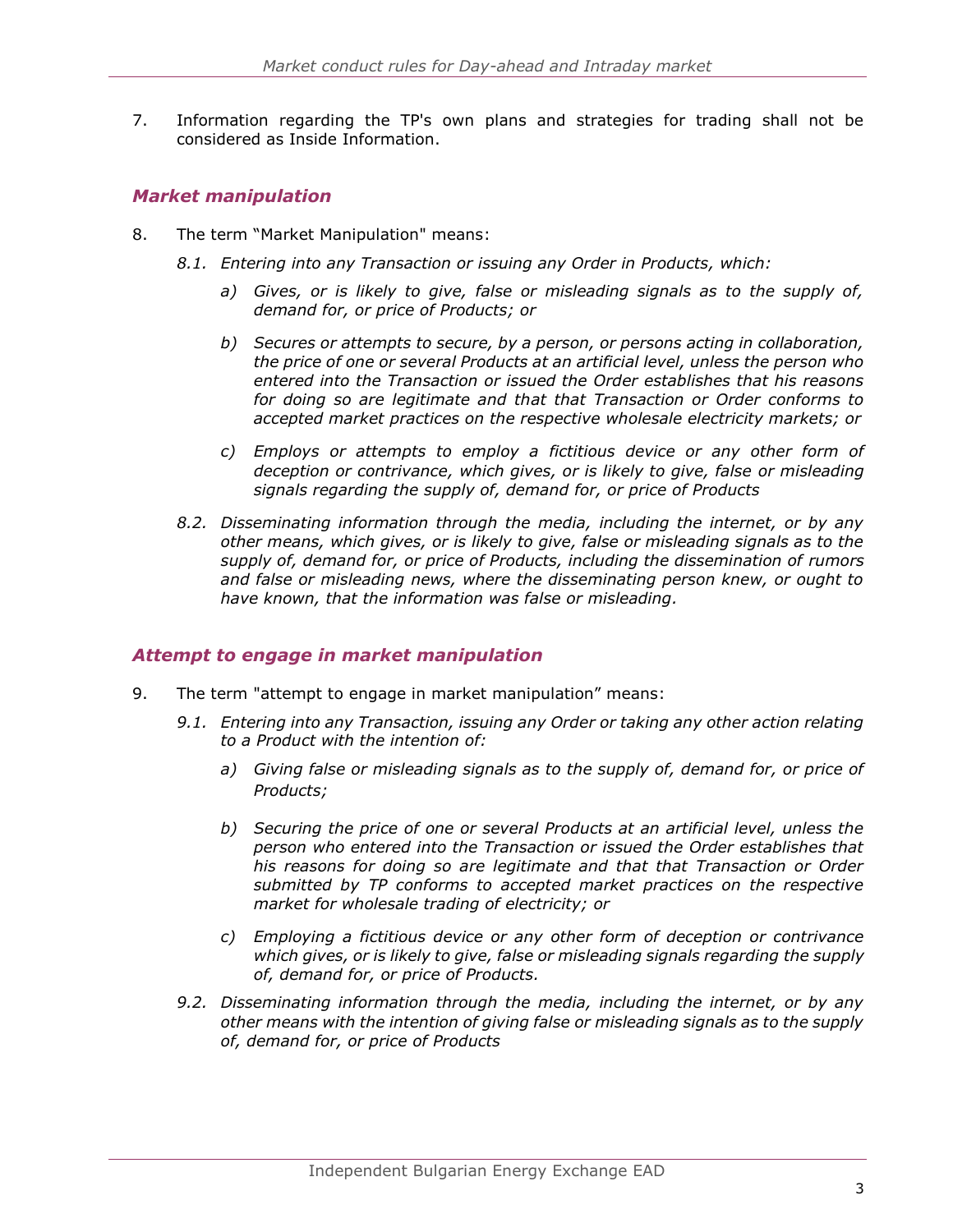# **Conduct Rules**

#### <span id="page-4-0"></span>*General terms*

- 10. TP are obliged to comply behaviour of their employees with the Market Conduct Rules of IBEX when participating in trading on the power exchange Day Ahead and Intraday organized market segments.
- 11. Representatives of the TP are required to adhere to behaviour which meets the highest ethical standards and due to the relevant regulatory or legal obligations and the good business practice in order to maintain a high standard of power exchange electricity market operation.
- 12. Each TP is obliged to ensure that all the orders placed by it reflect a genuine interest in purchasing and / or selling electricity and that all transactions to which it is a counterparty are genuine.
- 13. TP are strictly forbidden to improperly influence the price or price structure in the power exchange market, or otherwise disturb other TPs' access to or participation in the market.

#### <span id="page-4-1"></span>*Prohibition for market manipulation*

- 14. Any engagement in or attempt to engage in Market Manipulation on a Physical Power Contract is prohibited for all TPs.
- 15. This prohibition includes, without limitation:
	- *15.1. Any kind of false or misleading behaviour in connection with the submission of false or misleading signals;*
	- *15.2. Any kind of collusions or the collusive cooperation of IBEX TP among each other or with third parties;*
	- *15.3. Any kind of Price positioning behaviour.*
- 16. Any kind of false or misleading behaviour in relation to entering into any Transaction or issuing any Order to trade, which gives, or is likely to give, false or misleading signals is prohibited. This prohibition includes, without limitation:
	- *16.1. register Orders without a due economic justification;*
	- *16.2. register Orders with no intention of executing them;*
	- *16.3. generate false or misleading signals as to the supply of, demand for, or price of Physical Power Contracts;*
	- *16.4. employing a fictitious mean or any other form of deception or contrivance which gives, or is likely to give, false or misleading signals regarding the supply of, demand for, or price of Physical Power Contracts;*
	- *16.5. disseminate false or misleading market information through media, including the internet, or by any other means;*
- 17. Any kind collusion of collusive cooperation or pre-arranged trading and secret negotiation is prohibited for all TPs.
- 18. TPs are strictly forbidden to secure the price of one or several physical power contracts at an artificial level, unless the person who entered into the Transaction or issued the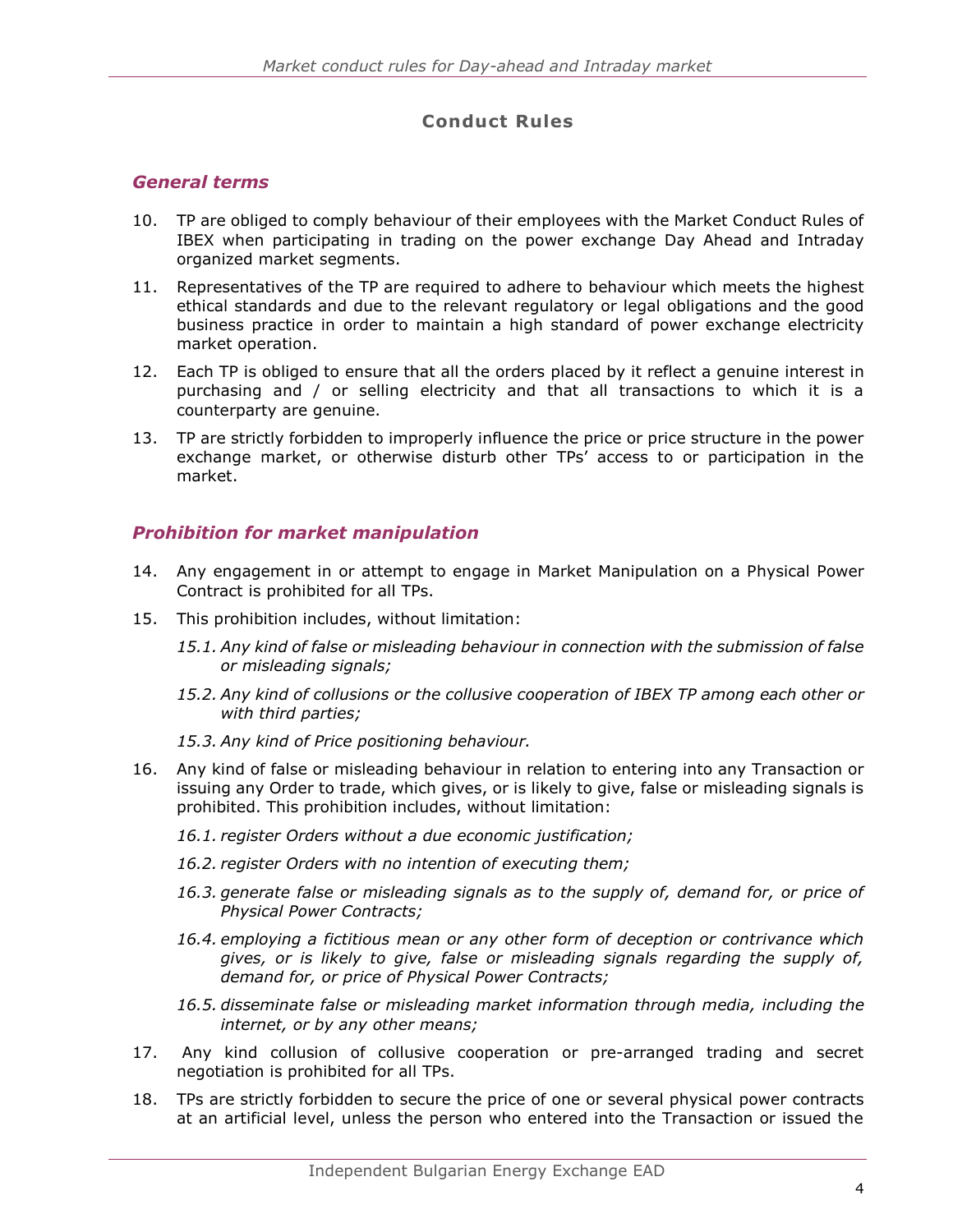Order to trade establishes that his/her reasons for doing so are legitimate and that such Transaction or Order to trade conforms to accepted market practices on IBEX.

#### <span id="page-5-0"></span>*Prohibition for trading with inside information*

- 19. TPs or their counterparties who possess inside information in relation to a Physical Power Contract shall be prohibited to:
	- *19.1. Use this information, when they acquire or dispose with or when they attempt to acquire or dispose at their own expense or at the expense of a third party, directly or indirectly, products to which this information relates;*
	- *19.2. Disclose this information to a third party, unless this is under normal procedures for carrying out their employment, profession or duties;*
	- *19.3. Offer or entice another person on the basis of inside information to acquire or dispose with products to which the information relates.*

#### **Transparency**

#### <span id="page-5-1"></span>*Information disclosure*

- 20. TPs shall publicly disclose information, which they have available regarding trading activity or facilities, which the respective TP or its parent company or affiliated company owns or controls or regarding issues related to their operation for which the respective market participant or said company is responsible irrespective whether in whole or in part. Such disclosure shall include information related to the capacity and use of facilities for generation, consumption or transmission of electricity, including planned or unplanned inaccessibility of these facilities.
- 21. The requirements for information disclosure pursuant to art. 20 shall not apply to information for own plans and strategies for trading of a TP.
- 22. Information that is publicly disclosed shall include but not be limited to:
	- *22.1. Any outage, limitation, expansion or dismantling of capacity of single facilities or changes of minimum installed capacity of 100 MW or more in actual availability of a production unit with an installed generation capacity of 200 MW or more.*
	- *22.2. Any Inside Information that is not covered by the previous provisions and is likely to significantly affect the prices on the power exchange if made public;*
- 23. Where information is subject to a public disclosure, the public disclosure shall include information on:
	- *23.1. Publication date/time; (day, hour)*
	- *23.2. Event start and end time;*
	- *23.3. Duration of the event; (hours, days)*
	- *23.4. Type of unavailability*
	- *23.5. Reason for the Unavailability*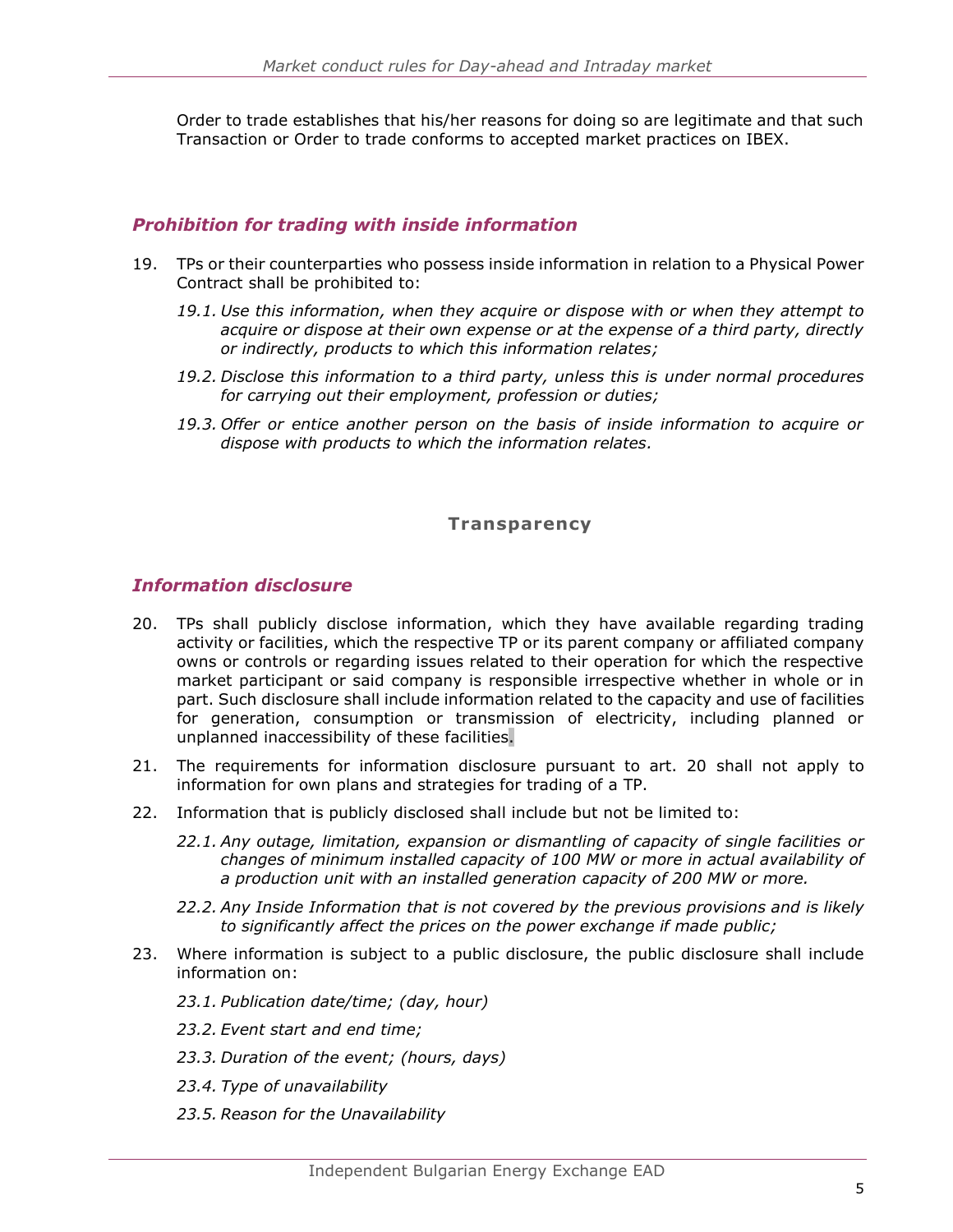*23.6. Market participant name and EIC code*

*23.7. Installed Capacity in MW*

*23.8. Available Capacity in MW*

*23.9. Unavailable Capacity in MW*

*23.10. Fuel Type*

- 24. All information, which shall be publicly disclosed pursuant to this Section, shall be publicly disclosed as soon as possible, and no later than 60 minutes after occurrence of the event, which leads to the relevant information. Such information shall be publicly disclosed as a message on the website of the respective TP and with no delay it shall send it to MS, which shall promptly upload it on the website of the power exchange operator.
- 25. A TP may, under its own responsibility, exceptionally to delay the public disclosure so as not to prejudice its legitimate interests provided that such omission is not likely to mislead the public and provided that the TP is able to ensure the confidentiality of that information and does not make decisions relating to trading in Products based upon that information. In such a situation the TP shall without delay provide that information, together with a justification for the delay of the public disclosure, to Market Surveillance.
- 26. In the case of any message relating to an outage, limitation, expansion or dismantling of capacity, where the power exchange operator determines that such a message does not adequately describe the relevant information or there have been numerous messages relating to substantially the same event, MS may require the TP to submit an additional message. IBEX may set a deadline for publishing the message, which shall also be published by IBEX.

#### **Instructions, Information and Disciplinary actions**

#### <span id="page-6-0"></span>*Instruction*

- 27. TPs authorized to trade on IBEX shall comply with the instructions and rules of the Relevant Authorities, in accordance with the provisions of the European and national legal and regulatory framework and as defined in these rules and the Power Exchange Operational Rules.
- 28. TPs authorized to trade on IBEX may be temporarily suspended or expelled from trading on IBEX in its entirety or for certain Markets Segments if they breach existing provisions or fail to comply with the instructions of IBEX in accordance with the Power Exchange Operational Rules.

#### <span id="page-6-1"></span>*Obligation for providing information to IBEX*

- 29. IBEX is entitled to request information from any TP and to carry out investigations in so far as required for the performance of its tasks according to Power Exchange Operational Rules.
- 30. TP shall be obliged to provide all the available information following a written request within the deadlines specified by IBEX.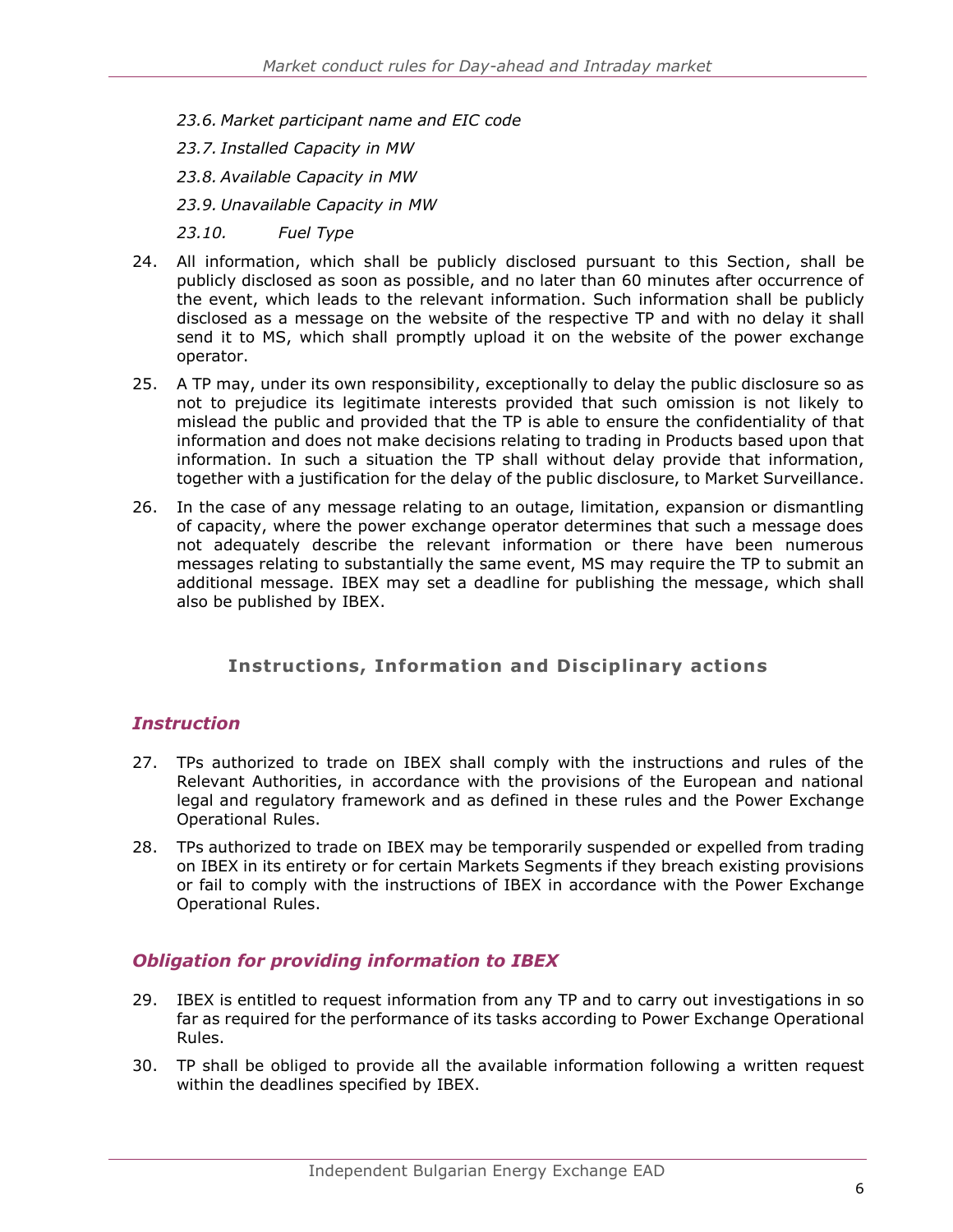- 31. IBEX is entitled to request, at any time, information from any TP, including documents, if there is suspicion that the provisions and / or instructions applicable to trading on IBEX DAM and IDM segments have been violated.
- 32. Every TP shall agree that:
	- *32.1. IBEX shall periodically provide information on trading on the power exchange and other relevant information to the respective regulatory body.*
	- *32.2. IBEX shall provide information, whether or not such information is acquired in the context of an investigation or not, to the relevant Regulatory Body.*
	- *32.3. IBEX may provide information to the market surveillance teams of other power exchange operators or the TSO, provided that there is a written agreement put in place between IBEX and such relevant party for targeted and confidential treatment of such information;*
	- *32.4. All communication with IBEX and Market Surveillance may be recorded, stored and used in connection with the monitoring of compliance with these Market Conduct Rules and Applicable Law and each TP shall procure all necessary consents from all its relevant officers, employees and agents prior to such individuals communicating with IBEX on behalf of such TP.*
- 33. Communication between the power exchange operator and TP may include personal data relating to individuals representing the respective TP to certify the representation.

#### <span id="page-7-0"></span>*Publication of information related to investigations*

- 34. Information obtained under the MCR is used only for the purposes stated in this document. IBEX may disclose the results on a specifically performed inspection, provided that the name of the relevant TP is not revealed.
- 35. IBEX may only make public the identity of a TP under investigation if, at the sole discretion of IBEX:
	- *35.1. Such publication is necessary to sustain the integrity of the DAM and IDM segments;*
	- *35.2. Such publication is necessary to prevent unjustified damage and/or loss of reputation to another TP, and the envisaged consequences of the TP's identity being disclosed are proportionally deemed less onerous than those resulting from non-disclosure.*

#### <span id="page-7-1"></span>*Disciplinary Actions*

- 36. MS shall monitor the power exchange market on behalf of IBEX for possible breaches of these rules or power Exchange Operational Rules and their annexes or applicable legislation.
- 37. MS is entitled to carry out investigations in case of reasonable assumption for a violation of Power Exchange Operational Rules or other applicable legislation.
- 38. If MS inspection results in finding of an infringement or reasonably suspects that a transaction might breach Article 3 or 5 of Regulation (EU) No 1227/2011 MS shall notify the national regulatory authority without further delay.
- 39. In case TP violates the MCR, does not comply with the instructions given by IBEX or does not provide the requested information from the MS, they may be suspended from